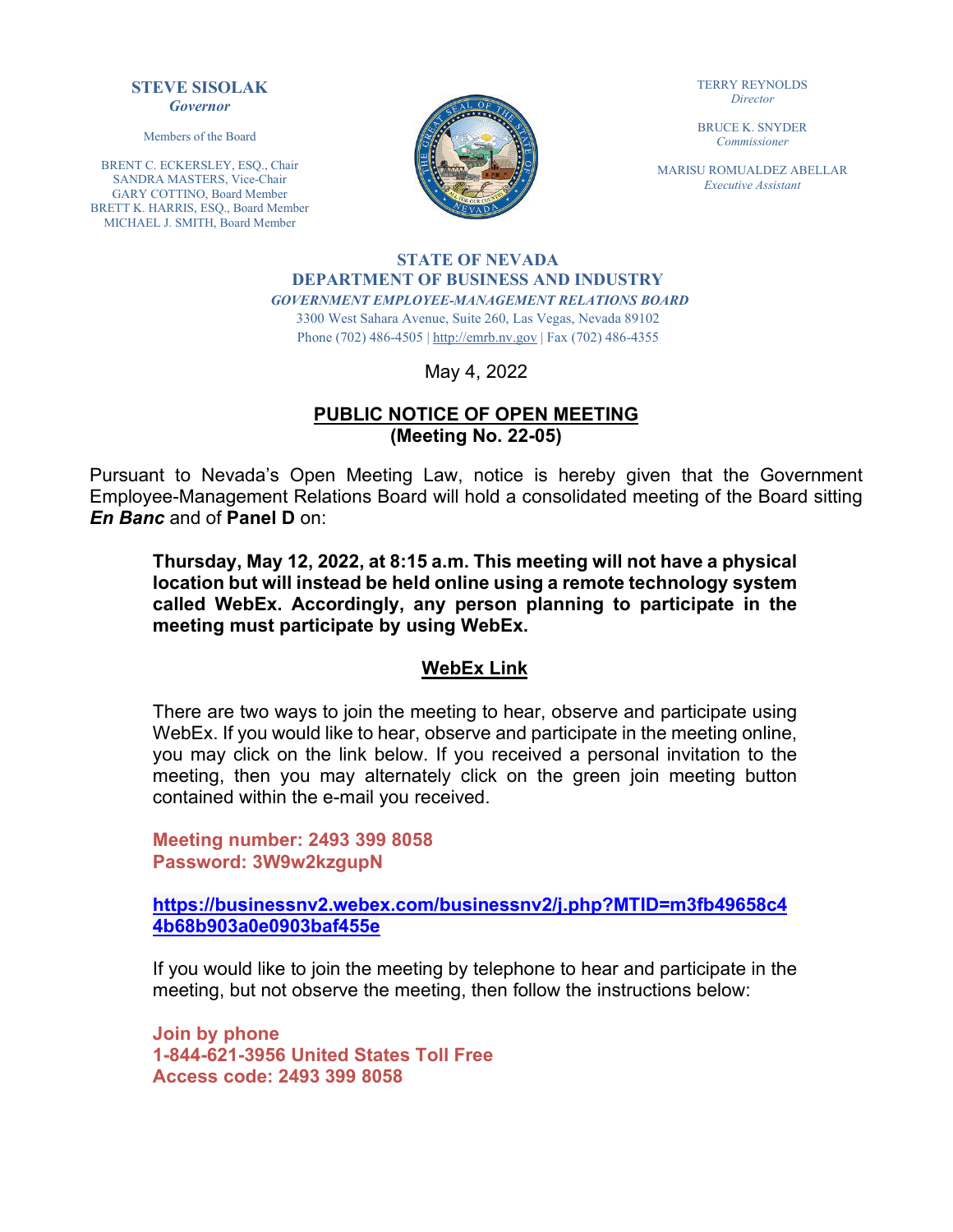## **Chair Eckersley shall be the Presiding Officer of the Board sitting** *en banc*  **and of Panel D and Panel E.**

# **THE AGENDA**

Note: The Board may take possible action on any item on this agenda unless that item is marked as "Information Only." Items marked as "Information Only" may be discussed by the Board after any presentation is made but no action may be taken on that particular item. The Board may take items out of order, may combine two or more agenda items for consideration, may remove items from the agenda or may delay discussion of any item at any time.

## **The Board Sitting** *En Banc*

The following 8 items are for consideration by the full Board:

### **1. Call to Order & Roll Call** *Information Only*

### **2. Public Comment** *Information Only*

The Board welcomes public comment. Public comment must be limited to matters relevant to or within the authority of the Government Employee-Management Relations Board. No subject may be acted upon unless that subject is on the agenda and is scheduled for possible action. If you wish to be heard, please introduce yourself at the appropriate time and the Presiding Officer will recognize you. The amount of discussion on any single subject, as well as the amount of time any single speaker is allowed, may be limited. The Board will not restrict public comment based upon viewpoint. However, the Board may refuse to consider public comment prior to the commencement and/or conclusion of a contested case or a quasi-judicial proceeding that may affect the due process rights of an individual. See NRS 233B.126.

#### **3. Approval of the Minutes** *For Possible Action*

For possible action on the minutes of the meeting held April 7, 2022.

### **4. Setting of the Annual Assessment Rates** *For Possible Action*

- A. Assessment rate for local governments for fiscal year 2023.
- B. Assessment rate for the State of Nevada for fiscal year 2023.

#### **5. Case 2022-003** *For Possible Action*

**International Association of Fire Fighters, Local 2487 v. Truckee Meadows Fire Protection District**

The Board already granted a hearing in the case. Deliberation and decision on the status and progress of the case including whether to order a settlement conference for the case. Also, the case needs to be randomly assigned to a hearing panel.

### **6. Case 2021-021** *For Possible Action*

**Reno Administrative/Professional Group – Professional Unit v. City of Reno** Deliberation and decision on Stipulation to Dismiss With Prejudice.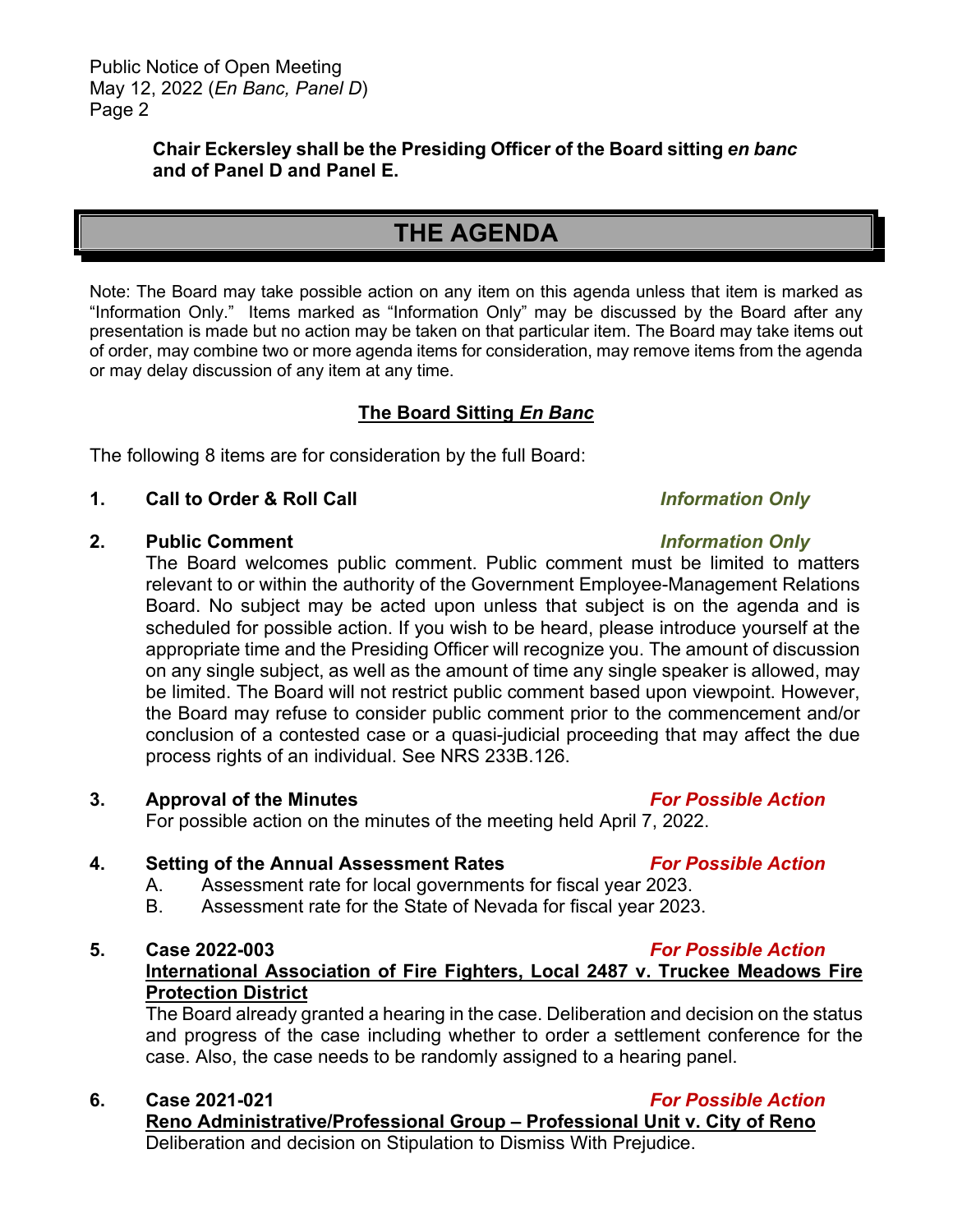### **7. Case 2022-006** *For Possible Action* **Nye County v. Nye County Management Employees Association** Deliberation and decision on the Request for Permission to Withdraw Recognition and Request for Hearing.

**8. Case 2021-018** *For Possible Action* **Service Employees International Union, Local 1107 v. Clark County** Deliberation and decision on the Motion to Dismiss Amended Complaint.

# **Panel D**

The following 2 items are for consideration by Panel D:

## **9. Case 2019-012** *For Possible Action*

## **Luquisha McCray v. Clark County**

Deliberation and decision on the Motion to Withdraw. Also, possible deliberation and decision on the Renewed Motion to Dismiss Third Amended Complaint.

## **10. Case 2020-021** *For Possible Action*

**Robert Ortiz v. Service Employees International Union, Local 1107** Deliberation and decision on the Motion to Defer.

# **The Board Sitting** *En Banc*

The following 2 items are for consideration by the full Board:

**11. Additional Period of Public Comment** *Information Only* Please refer to agenda item 2 for any rules pertaining to public comment.

## **12. Adjournment** *For Possible Action*

## **Posting**

This meeting has been posted at the following locations and websites at least three days prior to the scheduled date of this meeting, in accordance with NRS 241.020(2):

Government Employee-Management Relations Board, 3300 W. Sahara Avenue, Suite 260, Las Vegas, Nevada 89108 Department of Administration Public Meeting Notice Web Site:<http://notice.nv.gov/> Government Employee-Management Relations Board Web Site: http://emrb.nv.gov

## **Inquiries and Supporting Materials**

You may obtain copies of any supporting materials by contacting the Board Secretary, Marisu Romualdez Abellar, at the address at the top of page one of this document or by calling 702-486-4505. A link to the supporting materials may also be found on the agency's website next to the agenda for the meeting, which will be posted three business days before the meeting.